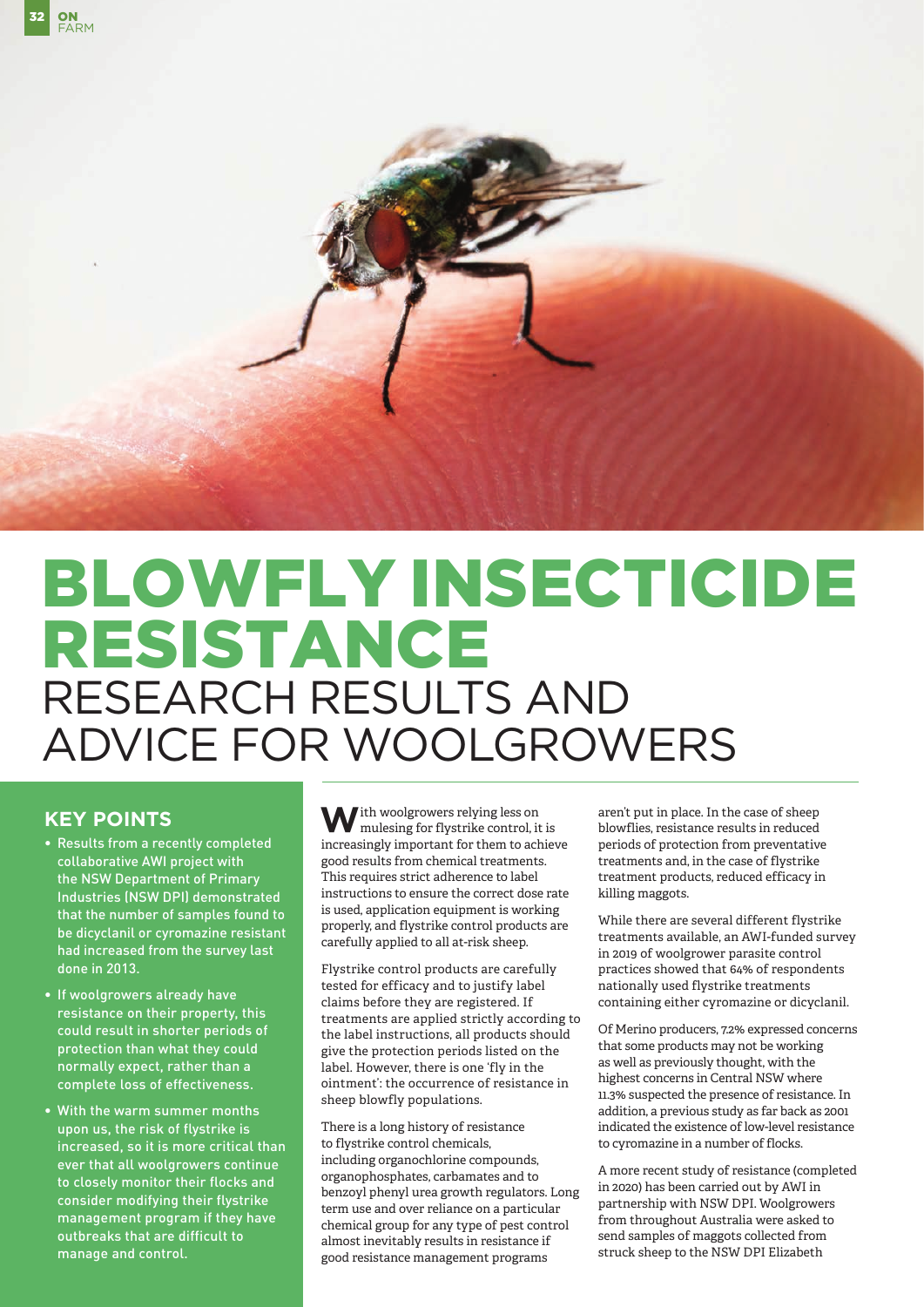#### **Table 1: Survey samples and results: cyromazine or dicyclanil**

| <b>STATE</b> | <b>SAMPLES</b><br><b>TESTED</b> | $\frac{9}{6}$<br><b>SUSCEPTIBLE</b> | % RESISTANT<br>T0<br><b>CYROMAZINE</b> | % RESISTANT<br><b>TO BOTH</b><br><b>CYROMAZINE &amp;</b><br><b>DICYCLANIL</b> |
|--------------|---------------------------------|-------------------------------------|----------------------------------------|-------------------------------------------------------------------------------|
| <b>NSW</b>   | 55                              | N                                   | 100                                    | 100                                                                           |
| <b>WA</b>    | 21                              | 24                                  | 76                                     | 28                                                                            |
| <b>SA</b>    | 12                              | 42                                  | 58                                     | 25                                                                            |
| Vic          | 11                              | 9                                   | 91                                     | 82                                                                            |
| Tas          |                                 | 100                                 | n                                      | n                                                                             |
| Overall      | 100                             | 12                                  | 88                                     | 73                                                                            |

Macarthur Agricultural Institute for testing.

# **INSECTICIDE RESISTANCE SURVEY RESULTS**

### **CYROMAZINE AND DICYCLANIL**

Blowfly maggot samples were received from woolgrowers in most states and the majority of these samples came from properties with a history of either cyromazine or dicyclanil use. Of the submitted samples, 100 yielded live *Lucilia cuprina* flies that provided viable larvae for resistance testing.

The results from the resistance survey (see Table 1) suggested a high prevalence of dicyclanil (and cyromazine) resistance in NSW, with all strains tested resistant to both dicyclanil and cyromazine, and no susceptible strains were found. There was also a relatively high level of resistance in Victoria although one susceptible strain and one strain with resistance to cyromazine, but not to dicyclanil, was found. Dicyclanilresistant strains were also found in both WA and SA, but at lower percentages than in the two eastern states (28%, n=6 for WA and 25%, n=3 for SA) and there were a number of strains with resistance to cyromazine, but not to dicyclanil (76%, n=16 for WA and 58%, n=7 for SA). Only one strain from Tasmania was tested and no samples were received from Queensland, possibly as a result of the dry conditions.

**It should be noted that these were not a random selection of strains.** Therefore, the results should not be interpreted as an estimate of the prevalence of resistance. However, the study does seem to confirm

that although dicyclanil resistance was found in both WA and SA, it is more widespread in NSW and Victoria where there is a relatively higher and more consistent flystrike risk than the other states, and hence, higher historic use of these chemicals. It is also likely that there will be areas or flocks in both NSW and Victoria where there is relatively little resistance present.

Samples were also tested to determine if there had been changes in the other main flystrike control chemicals: diazinon, ivermectin, spinosad and imidacloprid.

### **DIAZINON**

With diazinon, resistance in sheep blowflies has been well known for many years and has stabilised in the population. As organophosphates have now been withdrawn from use as preventative treatments, because of occupational health and safety concerns, any impact of resistance is probably minor and only on the efficacy of blowfly dressings in killing blowfly larvae.

### **IVERMECTIN AND SPINOSAD**

With ivermectin and spinosad, results suggested that there was no functional fly resistance present to either chemical.

#### **IMIDACLOPRID**

With imidacloprid, results suggested a preliminary shift towards resistance in some flocks. This was most likely due to exposure of sheep blowflies to lice control treatments as imidacloprid has only relatively recently been registered for flystrike control and is not presently widely used in the industry for this purpose. There is no evidence at

this stage that there has been any effect on efficacy for flystrike control.

**These results underline the importance of having a good resistance management plan in place for ALL chemical products and, in particular, where chemicals from the same chemical group are also used to control other parasites.**

## **EFFECT OF RESISTANCE ON PERIODS OF PROTECTION FROM PREVENTATIVE TREATMENTS**

To assess the effect of resistance on field protection, the researchers used an implant trial to test the length of protection against two field-derived strains, a cyromazineand dicyclanil-susceptible strain and a dicyclanil- and cyromazine-resistant strain whose resistance level was maintained by laboratory selection with dicyclanil. Groups of six sheep were exposed to blowfly larvae under a "high fly pressure" scenario, after treatment with the following products:

• Three dicyclanil spray on products:

(a) 12.5 g/L dicyclanil, (CLiKZiN™ Spray-On)

(b) 50 g/L dicyclanil (CLiK™ Spray-On)

(c) 65 g/L dicyclanil (CLikExtra™ Spray-On)

- A cyromazine jetting fluid: 500 g/L cyromazine (Vetrazin™ Liquid); and
- An ivermectin-based jetting fluid: 16.0 g/L ivermectin (Coopers Blowfly and Lice™)

These results (see Table 2) show that with the dicyclanil and cyromazine products, the protection periods against the susceptible strain larvae were at least equal to the label claims in all instances. However, the resistant strain protection periods were less than half the period of the label claims.

With the ivermectin-based product, although it appeared that there may have also been some reduction in the protection provided, resistance was not indicated in the resistance assays. As the implant trial represents relatively high fly pressure and the original

| <b>CHEMICAL</b>                 | <b>CONCENTRATION OF</b><br><b>ACTIVE</b> | <b>APPLICATION</b><br><b>METHOD</b> | <b>LABEL CLAIMED PERIOD</b> | <b>PERIOD OF PROTECTION</b>         |                                   |
|---------------------------------|------------------------------------------|-------------------------------------|-----------------------------|-------------------------------------|-----------------------------------|
|                                 |                                          |                                     | <b>OF PROTECTION</b>        | <b>SUSCEPTIBLE</b><br><b>LARVAE</b> | <b>RESISTANT</b><br><b>LARVAE</b> |
| Dicyclanil                      | $12.5$ g/L                               | Spray-on                            | Up to 11 weeks              | >11 weeks                           | < 3 weeks                         |
| $\bullet$                       | 50q/L                                    | Spray-on                            | $18-24$ weeks               | >25 weeks                           | < 4 weeks                         |
| $\ddot{\phantom{0}}$            | $65$ g/L                                 | Spray-on                            | Up to 29 weeks              | >28 weeks                           | < 9 weeks                         |
| Cyromazine                      | $500$ g/L                                | Jetting                             | Up to 14 weeks              | >15 weeks                           | < 7 weeks                         |
| <i><u><b>Ivermectin</b></u></i> | 16.0 q/L                                 | Jetting                             | Up to 12 weeks              | >12 weeks                           | < 8 weeks                         |
| Control (no treatment)          | Nil                                      | N.A.                                | N.A.                        | $\overline{0}$                      | 0                                 |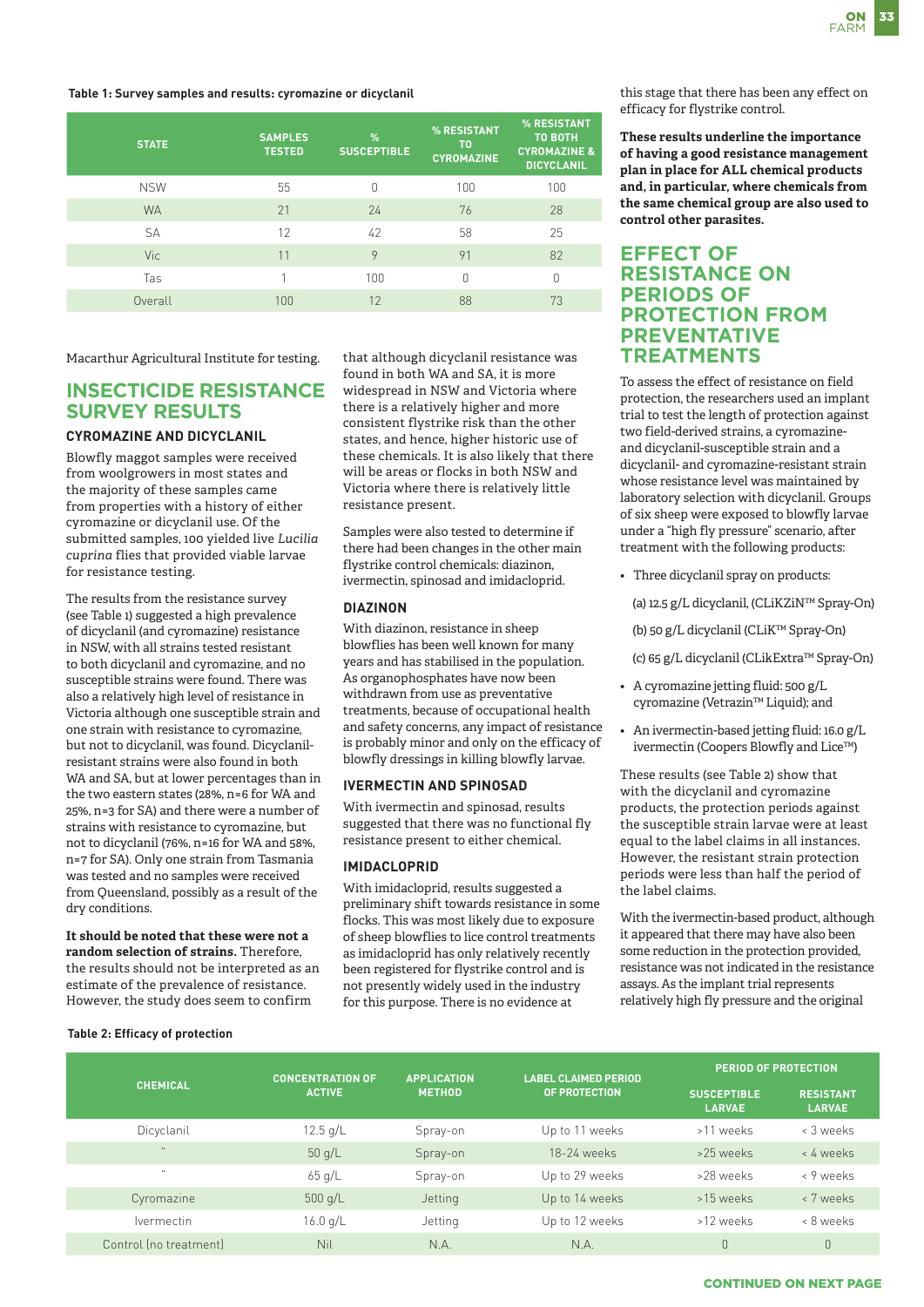

### CONTINUED FROM PREVIOUS PAGE

label claim was for up to twelve weeks under low to moderate fly pressure, this seems to indicate that the level of susceptibility to ivermectin has not changed significantly. However, the possibility of cross resistance with dicyclanil requires further investigation.

### **It should be noted that the method used for this study is a more severe challenge than likely in most field situations and provides something of a worst-case scenario.**

Firstly, the resistant strain comprised a strain of flies developed from the most resistant strains found in the survey. On most properties, even where some resistance already exists, the level of resistance is likely to be lower than in the flies used here. In addition, even though the larval implant method gave protection periods in accordance with label claims when the susceptible strain of flies was tested, larval implants could be considered a more severe test than generally experienced in the field.

## **EFFECT OF RESISTANCE ON FLYSTRIKE DRESSINGS**

The study also tested the effect of dicyclanil resistance on the efficiency of flystrike treatment products. Whilst resistance produced a difference, it was not large. This was not surprising as even with susceptible strains of larvae, in most instances just applying a treatment product will not usually kill all maggots unless other measures such as shearing the wool away from the struck area and physically removing maggots are also used.  $\overline{B}$ 

### **MORE INFORMATION**

The AWI/NSW DPI final project report is available at **www.wool.com/ flystrikelatest#research-management** For managing insecticide resistance, refer to **www.flyboss.com.au/sheepgoats/treatment/insecticide-resistance**  Resources available include:

- Resistance management strategy for the Australian sheep blowfly (4-page factsheet, April 2019)
- A Fly in the Ointment an article about managing insecticide resistance in blowflies (updated November 2020).

# HOW DOES THIS CHANGE MY BLOWFLY CONTROL PROGRAM?

**"N** ot very much if you are following the resistance management rules," said NSW DPI researcher, Narelle Sales. "If you have resistance on your property and you are applying the chemical correctly, this doesn't mean that the products have totally lost effectiveness, it just means that the period of protection may be less than what you have previously expected – and the degree to which the protection period has been shortened may vary between properties."

When shortened protection periods are noticed, often this is due to poor application or failure to follow label instructions, so the first thing is to check the label and check your application method.

"Resistance is not the end of the road for flystrike control, but it is important to recognise when it is present and manage your flystrike program accordingly." **Narelle Sales, NSW DPI**

However, it is more critical than ever to keep a close eye on your flocks, especially with the current Eastern Australian seasonal conditions and a predicted La Nina likely to produce ideal, warm, wet conditions for flies during the high-risk summer/early autumn period.

Close monitoring will allow you to detect strikes quickly if protection starts to break down earlier than expected. In situations where only a few sheep are becoming struck, it will be enough to treat individual strikes as they occur. In other cases,

particularly if it is only part way through the flystrike season, it may be necessary to apply an extra flock treatment.

**Even on properties where there is currently no resistance, the resistance management rules are the same. Producers should follow the below eight-step insecticide resistance strategy (outlined in more detail on the opposite page), which was developed by AWI's Sheep Blowfly Resistance Management Strategy Working Group:**

**1. Use an integrated approach to reduce reliance on insecticides.**

**2. Know your chemical groups.** 

**3. Rotate chemical groups where practical.** 

**4. Minimise the number of treatments applied in a season.** 

**5. Consider treatments for other parasites, particularly lice treatments.** 

**6. Apply insecticides carefully and strictly as specified on the label.** 

**7. Monitor for flystrike frequently.** 

**8. Collect and kill all maggots from flystruck sheep.**

### **FLYSTRIKE RESISTANCE TESTING AVAILABLE**

NSW DPI is currently offering sheep blowfly insecticide resistance testing to woolgrowers.

For details, contact Narelle Sales via email at narelle.sales@dpi.nsw.gov.au or phone (02) 4640 6446.

It is vital that sheep producers prudently manage their use of flystrike insecticides, to maintain protection for their flocks and slow the development of resistance within their local fly populations.